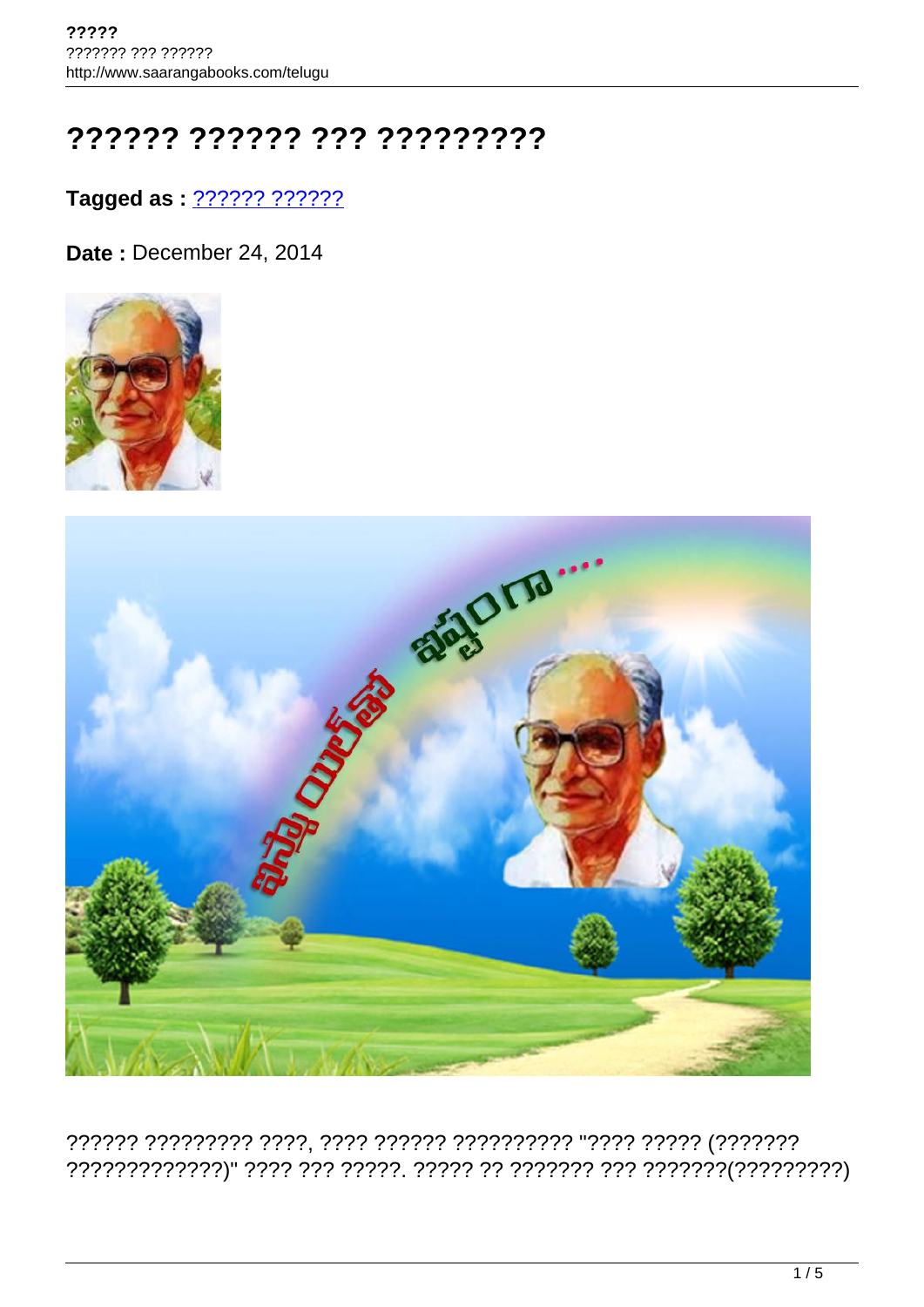,,,,,,,,,,,,,,,,,,,,,,,,,,

????? ?????????. ?????????? ?????????.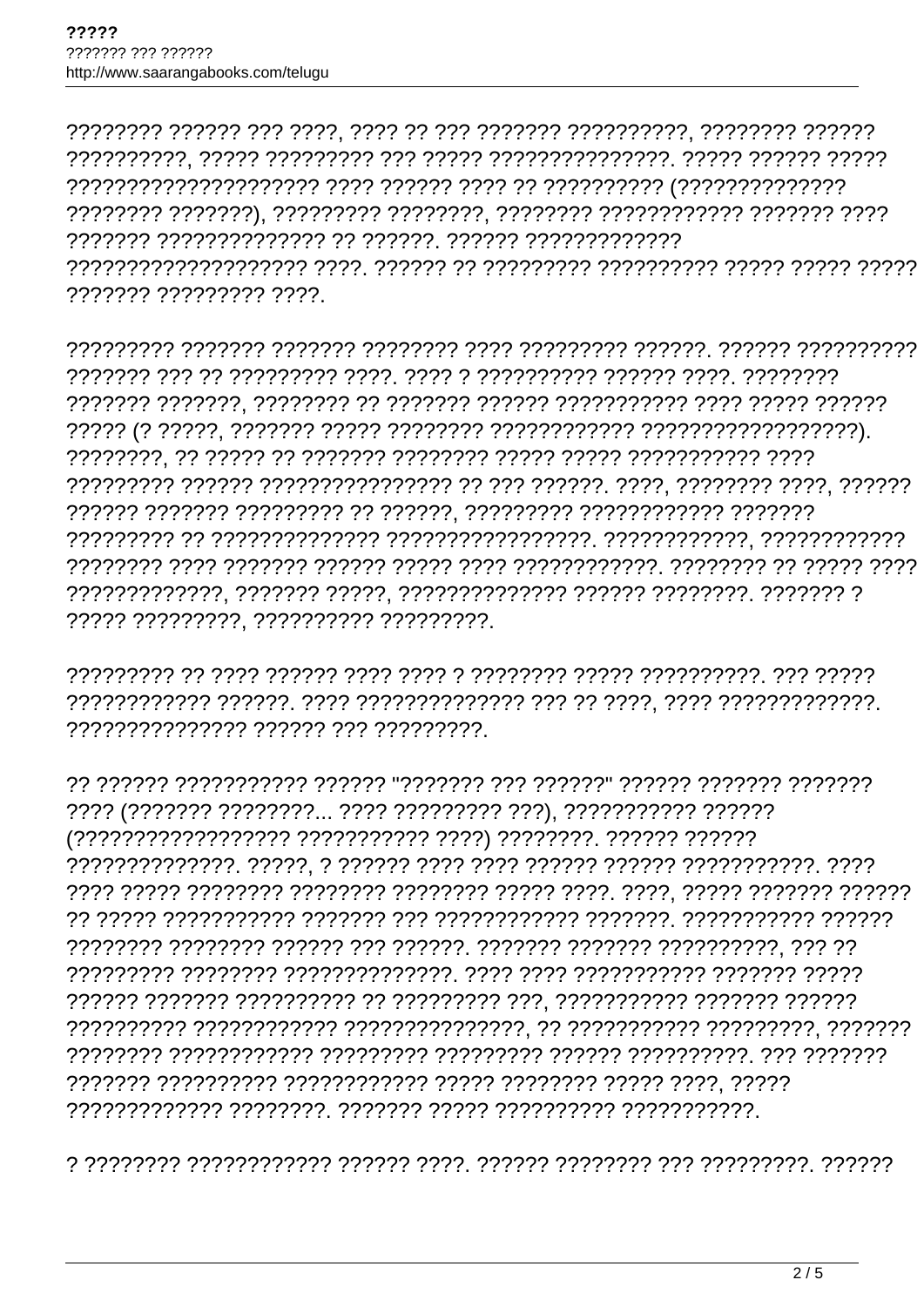????? ??????.

??????? ??? ??????

??????? ????????

 $\mathbf{r}$ 

????? ?????? ???????

???? ????????? ???

???????????? ???????????????

?????????? ???????? ?

????????? ?????? ?????

,,,,,,,,,,,,,,,,,,,,,,,,

??? ???????????

77777777 7777777

??????????????

????????????????????

7777777 777777 7777777

?????? ?????????? ????

777777 7777777777777777777

7777777777777777 7777

???????? ????????? ??????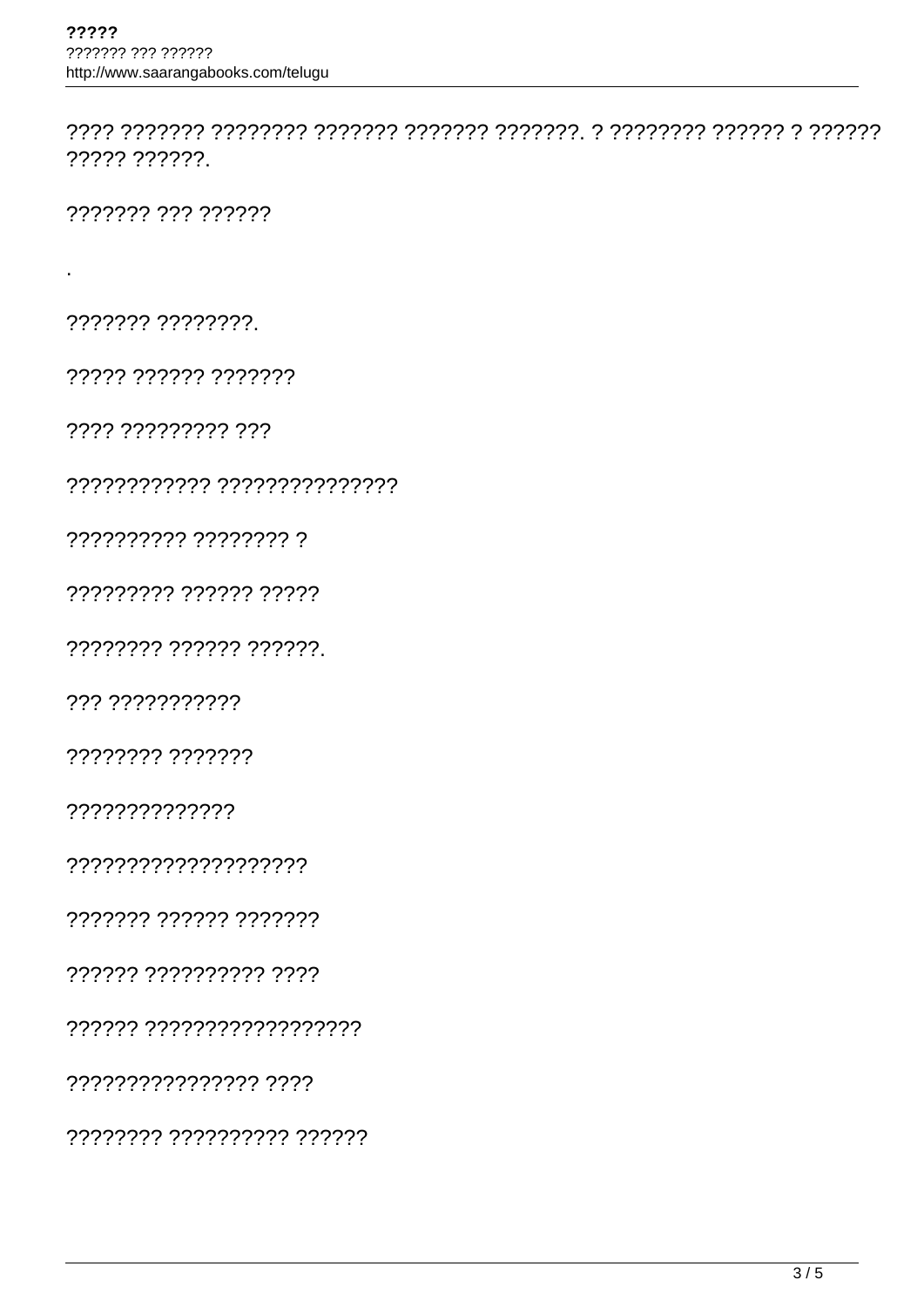???????? ???????????.

??????? ? ????????

???? ????? ??????????????

????????????? ???????????

????????? ??????????

?????? ???????????????

??????????? ?????????

?????? ????????

?????? ???????? ????????????

???????????? ????????

???????????? ?????????????

????????, ??? ??

????? ???? ????

???????? ?????????

- ??? ????????? ????

-?????? ??????